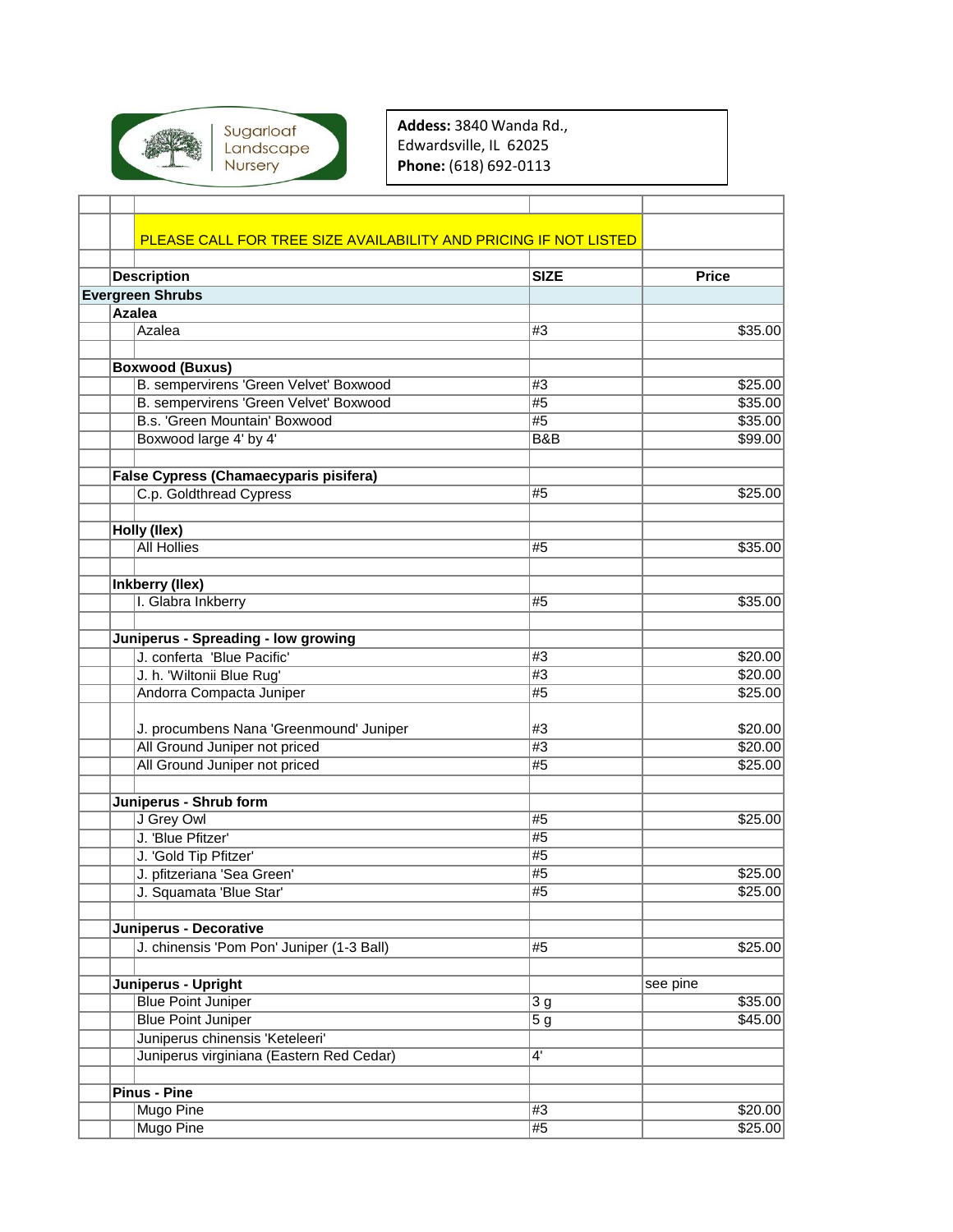|  | Picea - Spruce                                      |                   |                                   |
|--|-----------------------------------------------------|-------------------|-----------------------------------|
|  | P. glauca 'Conica' Dwarf Alberta Spruce             | BB 4' Ht          | \$60.00                           |
|  |                                                     |                   |                                   |
|  | P. glauca 'Conica' Dwarf Alberta Spruce Spiral      | #3                | \$99.00                           |
|  | P. pungens Columnar Blue Spruce 'Fastigiate Glauca' | $5 - 6'$          | \$120.00                          |
|  |                                                     |                   |                                   |
|  | Thuja - Arborvitae                                  |                   |                                   |
|  | T. plicata 'Green Giants'                           | $\overline{3}g$   | \$25.00                           |
|  | T. plicata 'Green Giants'                           | $7g 5-6'$         | \$80.00                           |
|  | T. plicata 'Green Giants'                           | 15g               | \$120.00                          |
|  | T. occidentalis 'North Pole'                        | $5g - 3-4'$       | \$55.00                           |
|  | T.o. 'Hetz Midget'                                  | 3g                | \$25.00                           |
|  | T.o. Hetz Midget'                                   | 5g                | \$30.00                           |
|  |                                                     |                   |                                   |
|  | <b>Topiaries</b>                                    |                   |                                   |
|  | Chamaecyparis pisifera 'Boulevard' Pom              | 10 <sub>g</sub>   | \$155.00                          |
|  | Chamaecyparis pisifera 'Boulevard' Pom              | 20 <sub>g</sub>   | \$275.00                          |
|  |                                                     |                   |                                   |
|  | <b>Taxus - Yews</b>                                 |                   |                                   |
|  | T. x m. 'Densiformis' Yew                           | #5                | \$40.00                           |
|  |                                                     |                   |                                   |
|  | <b>Evergreen Trees</b>                              |                   |                                   |
|  | <b>Cedar (Cedrus atlantica)</b>                     |                   |                                   |
|  | C.a. Weeping Blue Atlas Cedar                       | 10 <sub>g</sub>   | \$125.00                          |
|  |                                                     |                   |                                   |
|  | <b>False Cypress (Chamaecyparis)</b>                |                   |                                   |
|  | C. nootkatensis (Blue Alaska Weeping Cedar)         | $7 - 8'$          | \$170.00                          |
|  | C. nootkatensis (Blue Alaska Weeping Cedar)         | $16 - 20'$        | \$550.00                          |
|  |                                                     |                   |                                   |
|  |                                                     |                   |                                   |
|  | Hemlock (Tsuga)<br>T. canadensis 'Canadian Hemlock' |                   |                                   |
|  |                                                     | 6'                | \$170.00                          |
|  | <b>Pine (Pinus)</b>                                 |                   |                                   |
|  | P. strobus 'Eastern White Pine'                     | $4 - 5'$          | \$<br>70.00                       |
|  |                                                     |                   |                                   |
|  | P. strobus 'Eastern White Pine'                     | $\overline{5-6'}$ | $\overline{\$}$<br>80.00          |
|  | P. strobus 'Eastern White Pine'                     | 12'               | $\overline{\mathbb{S}}$<br>290.00 |
|  | <b>Spruce (Picea)</b>                               |                   |                                   |
|  | P. abies 'Norway Spruce'                            | 3.5'              | \$80.00                           |
|  |                                                     |                   |                                   |
|  | P. abies 'Norway Spruce'                            | $4^{\prime}$      | \$85.00                           |
|  | P. abies 'Norway Spruce'                            | 41/2              | \$100.00                          |
|  | P. abies 'Norway Spruce'                            | $\overline{5}$    | \$120.00                          |
|  | P. abies 'Norway Spruce'                            | $9 - 10'$         | \$315.00                          |
|  | P. pungens 'Colorado Blue Spruce'                   | 7g                | \$80.00                           |
|  |                                                     |                   |                                   |
|  | <b>Deciduous Shrubs</b><br><b>ABELIA</b>            |                   |                                   |
|  |                                                     |                   |                                   |
|  | Abelia (4-6' ht)                                    | #5                | \$30.00                           |
|  | (ALTHEA OR ROSE-OF-SHARON) Hibiscus syriacus        |                   |                                   |
|  | H. s. 'Minerva' Hibiscus (Single Purple)            | #5                | \$35.00                           |
|  | H. s. 'Red Lucy' Hibiscus (Single pink/red)         | #5                | \$35.00                           |
|  | H.s. 'Satin Rose Hibiscus (Single pink)             | #5                | \$35.00                           |
|  |                                                     |                   |                                   |
|  | Red Lucy Althea Tree                                | #7                | \$65.00                           |
|  | Rose of Sharon                                      | #5                | \$35.00                           |
|  | Hardy Hibiscus (Rose Mallow) Light Pink             | #3 / #5           | \$20.00                           |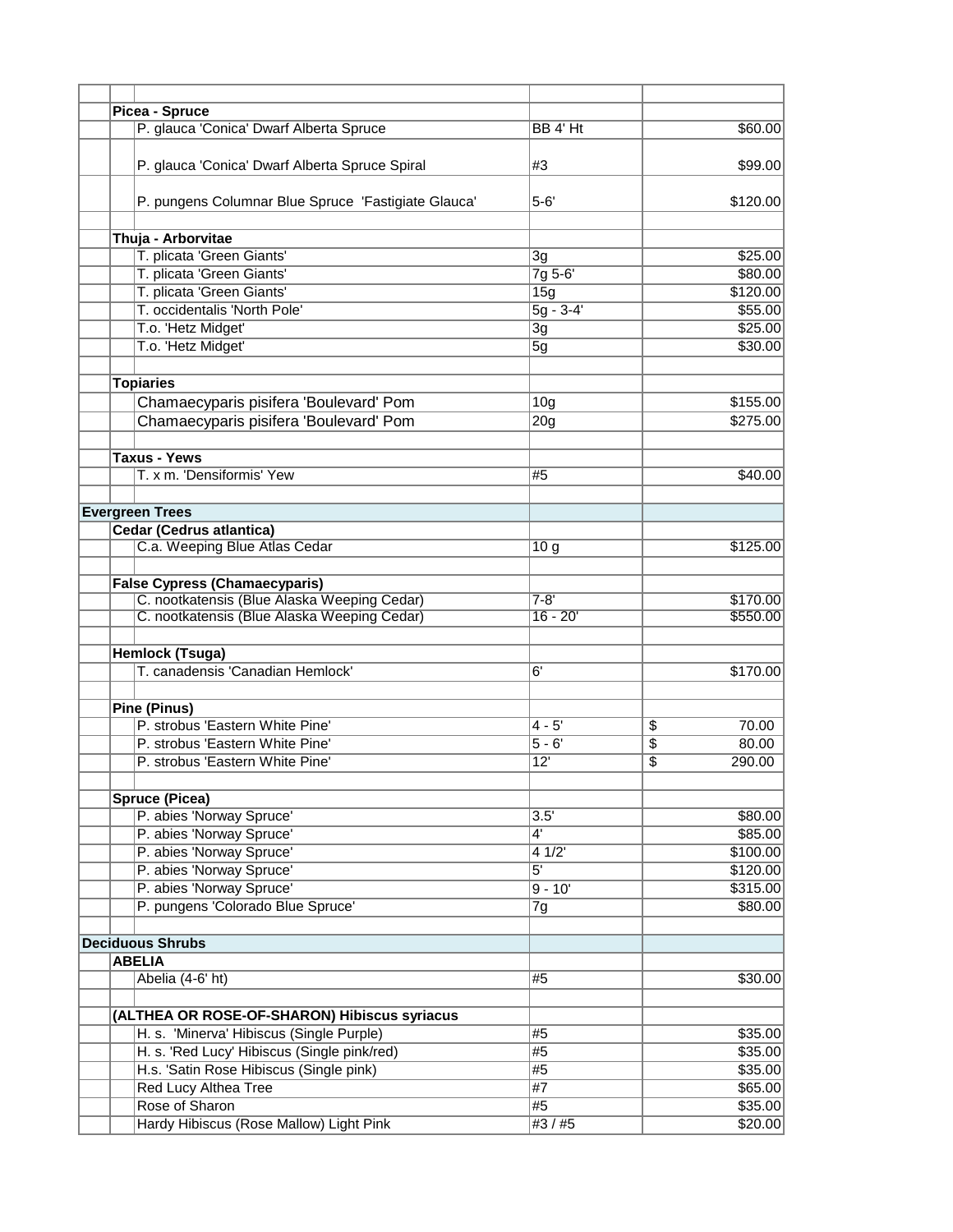| Hardy Hibiscus (Rose Mallow) Deep Pink                    | #3 / #5 | \$20.00  |
|-----------------------------------------------------------|---------|----------|
| <b>Hardy Hibiscus (Rose Mallow) White</b>                 | #3 / #5 | \$20.00  |
| Hardy Hibiscus (Rose Mallow) Hibiscus lasiocarpos (white- |         |          |
| pink)                                                     | #1      | \$9.00   |
|                                                           |         |          |
| (BARBERRY) Berberis                                       |         |          |
| B.t. 'Aurea Nana' Dwarf Golden Barberry                   | #5      | \$30.00  |
|                                                           |         |          |
| (BAYBERRY) Myrica pensylvanica                            |         |          |
| Bayberry (sometimes Northern Bayberry)                    | #5      | \$35.00  |
|                                                           |         |          |
| (BAMBOO DWARF) Nandina                                    |         |          |
| Dwarf Bamboo (Heavenly Nandina)                           | #5      | \$25.00  |
|                                                           |         |          |
|                                                           |         |          |
| (BUTTERFLY BUSH) Buddleia                                 |         |          |
| <b>Butterfly Bush 'Pugster Blue'</b>                      | #3      | \$30.00  |
|                                                           |         |          |
| (COTONEASTER) Cotoneaster                                 |         |          |
| C. 'Cranberry' Cotoneaster                                | #3      | \$20.00  |
| C. 'Cranberry' Cotoneaster                                | #5      | \$30.00  |
| C. horizontalis 'Rockspray' Cotoneaster                   | #5      | \$30.00  |
|                                                           |         |          |
| (CRAPE MYRTLE) Lagerstroemia                              |         |          |
| L. Crape Myrtle<br>(Red Rocket)                           | #3      | \$20.00  |
| L. Crape Myrtle<br>(Purple)                               | #7      | \$35.00  |
| L. Crape Myrtle<br>(unknown color)                        | #5      | \$25.00  |
|                                                           |         |          |
| (DOGWOOD) Cornus                                          |         |          |
| C.s. Bailey Red Twig Dogwood                              | #5      | \$35.00  |
| C. A. Silky Dogwood                                       |         |          |
|                                                           |         |          |
| C. A. Silky Dogwood                                       | BB 6'+  | \$75.00  |
|                                                           |         |          |
| (EUONYMUS) Euonymous                                      |         |          |
| E. alatus 'Compactus' Burning Bush Euonymus               | #3      | \$25.00  |
| E. alatus 'Compactus' Burning Bush Euonymus               | #5      | \$30.00  |
| E. fortunei 'Emerald Gaiety' Euonymus                     | #1      | \$9.00   |
| E. f. 'Emerald and Gold' Euonymus                         | #1      | \$9.00   |
| E.f. 'Jewel' Euonymus                                     | #5      | \$25.00  |
|                                                           |         |          |
| (FILBERT) Corylus avellana                                |         |          |
| C. a. 'Contorta' / Harry Lauder's Walking Stick           | 5g      | \$45.00  |
|                                                           |         |          |
| (FORSYTHIA) Forsythia                                     |         |          |
| Lynwood Gold                                              | #5      | \$30.00  |
|                                                           |         |          |
| (HYDRANGEA) Hydrangea                                     |         |          |
| H. Limelight                                              | 5g      | \$30     |
| H. Littlelime                                             | 5g      | \$30     |
| H.p. 'Pink Diamond' Hydrangea                             | 5g      | \$30     |
| H. quercifolia Oakleaf Hydrangea                          | 3g      | \$25     |
| H. quercifolia Oakleaf Hydrangea                          |         | \$30     |
|                                                           | 5g      |          |
| H.p. Limelight Hydrangea Tree                             | 7g      | \$95     |
| H.p. Quick Fire Hydrangea Tree                            | 7g      | \$95     |
|                                                           |         |          |
| (LILAC) Syringa                                           |         |          |
| S. meyeria 'Palibin' Dwarf Korean Lilac                   | #5      | \$25.00  |
| S.m.p. Dwarf Korean Lilac Tree Form                       | #7      | \$150.00 |
| S. Patula 'Miss Kim' Lilac                                | #5      | \$25.00  |
|                                                           |         |          |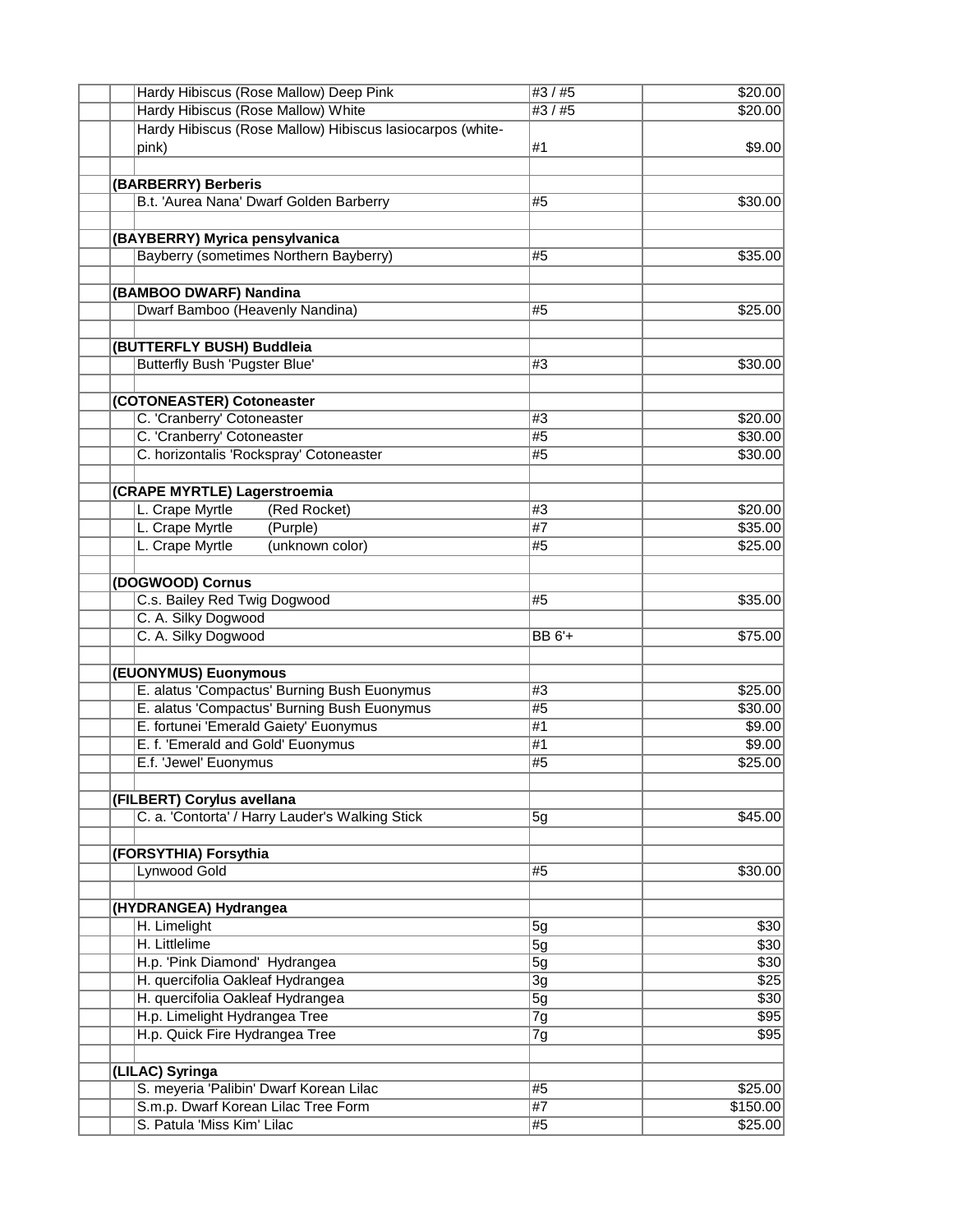| S. vulgaris purpurea Common Purple Lilac                     | #5              | \$25.00   |
|--------------------------------------------------------------|-----------------|-----------|
|                                                              |                 |           |
| <b>Magnolias</b>                                             |                 |           |
| M. stellata hybrid 'Jane' Magnolia                           | <b>BB</b>       | See below |
| M. stellata hybrid 'Jane' Magnolia                           | 7g              | \$55.00   |
| <b>Saucer Magnolias</b>                                      | 7g              | \$55.00   |
| Southern Magnolia                                            | $6 - 7'$ BB     | \$250.00  |
|                                                              |                 |           |
| (NINEBARK) Physocarpus opulifolius<br><b>Common Ninebark</b> | #5              | \$30.00   |
| Little Devil/ Summer Wine Ninebark                           | #5              | \$30.00   |
| Diabolo Ninebark                                             | #5              | \$30.00   |
|                                                              |                 |           |
| (PLUM) Prunus                                                |                 |           |
| P. x cistena Purpleleaf (Sandcherry) Plum                    | #5              | \$30.00   |
| (PRIVET) Ligustrum                                           |                 |           |
| L.ovalifolium 'Green' Privet                                 | #5              | \$25.00   |
|                                                              |                 |           |
| (Rose) Rosa                                                  |                 |           |
| <b>Drift Rose White</b>                                      | #5              | \$25.00   |
| <b>Drift Rose Red</b>                                        | #5              | \$25.00   |
| <b>Red Knockout</b>                                          | #5              | \$25.00   |
| <b>Red Double Knockout</b>                                   | #5              | \$25.00   |
| Sunny Knockout Rose (Yellow)                                 | $#3$ and $#5$   | \$25.00   |
| Rainbow Knockout (pink/ multi-color)                         | #5              | \$25.00   |
| <b>Pink Knockout</b>                                         | #5              | \$25.00   |
|                                                              |                 |           |
| (Serviceberry) Amelanchier Canadensis                        |                 |           |
| A. x Grandiflora 'Autumn Brilliance' Servicebery             |                 |           |
| Serviceberry B&B                                             | B&B             | See pines |
| (SPIREA) Spiraea                                             |                 |           |
| All Spirea - check varieties available                       | #3              | \$25.00   |
| <b>All Spirea</b>                                            | #5              | \$30.00   |
|                                                              |                 |           |
| (SUMAC) Rhus                                                 |                 |           |
| R. aromatica 'Gro-Low' Sumac                                 | #5              | \$30.00   |
| <b>Fragrant Sumac</b>                                        | $\overline{45}$ | \$30.00   |
| (SUMMERSWEET) Clethra Alnifolia                              |                 |           |
| C. 'Hummingbird' Sumersweet                                  | #5              | \$30.00   |
|                                                              |                 |           |
| (SWEETSPIRE) Itea                                            |                 |           |
| I. Virginica 'Henry's Garnet' Sweetspire                     | #5              | \$30.00   |
| I. v. 'Little Henry' Sweetspire                              | #5              | \$30.00   |
|                                                              |                 |           |
| (VIBURNUM) Viburnum<br>V. Dentatum 'Blue Muffin' Arrowwood   | #5              | \$30.00   |
| V.x Carlisii 'Korean Spice'                                  | #5              | \$30.00   |
| V. x juddii 'Judd'                                           | #5              | \$30.00   |
|                                                              |                 |           |
| V. opulus 'Roseum' Common Snowball (European Cranberry)      | #5              | \$25.00   |
| V. x. 'Eskimo' Viburnum Pink Bud, White Bloom                | #5              | \$25.00   |
| V Leatherleaf Alleghanny size 7'-9' current size             | B&B             | \$95.00   |
|                                                              |                 |           |
| (WEIGELA) Weigela                                            |                 |           |
| W. f. 'Minuet' Weigela (3X3')                                | #5              | \$25.00   |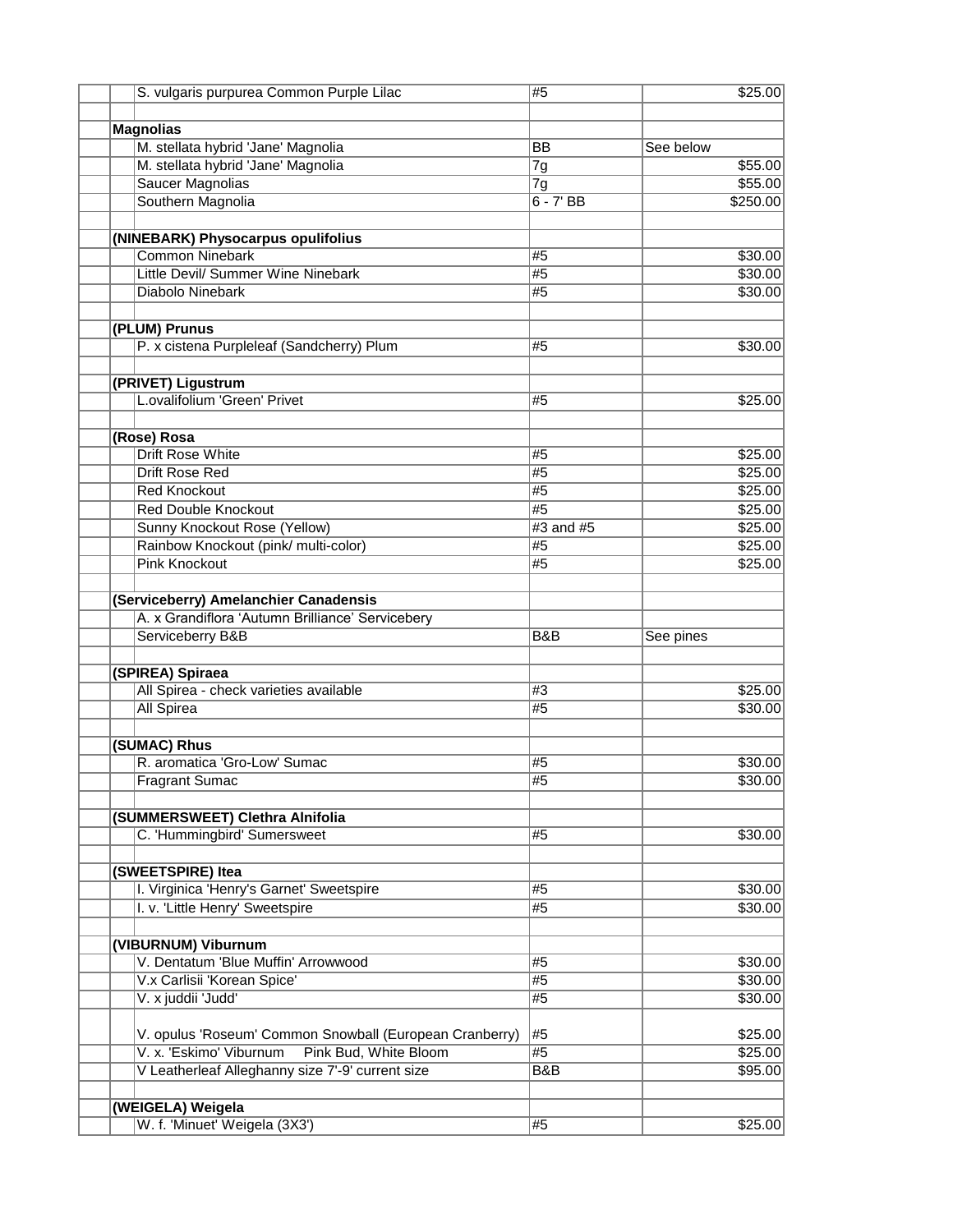| W. f. 'Variegata Nana' Dwarf Variegated Weigela             | #5                       | \$25.00             |
|-------------------------------------------------------------|--------------------------|---------------------|
| W. f. 'Wine & Roses' Weigela                                | #5                       | \$25.00             |
| W. f. 'Midnight Wine' Weigela                               | #3                       | \$18.00             |
| W. f. 'Spilled Wine' Weigela                                | #5                       | \$25.00             |
|                                                             |                          |                     |
| <b>Witchhazel Vernal (Hamamelis Vernalis)</b>               |                          |                     |
| Witchhazel Vernal (Hamamelis Vernalis)                      | #5                       | \$30.00             |
|                                                             |                          |                     |
| <b>Deciduous Trees</b>                                      |                          |                     |
|                                                             |                          |                     |
| <b>BIRCH (Betula)</b>                                       |                          |                     |
| Birch Dura Heat (mulit-stem)                                |                          |                     |
| River Birch 'Heritage'                                      |                          |                     |
| <b>Whitespire Birch</b>                                     | 10 <sub>g</sub>          | \$115.00            |
|                                                             |                          |                     |
| <b>BLACK GUM (Nyssa sylvatica)</b>                          |                          |                     |
| Black Gum (no gumballs)                                     | 2.5"                     |                     |
|                                                             |                          |                     |
| <b>CHERRY TREES (Prunus)</b>                                |                          |                     |
| Wpg. Cherry 'Snow Fountains' (White)                        | 15g                      | \$115.00            |
| Wpg. Cherry 'Subhirtella Double' (Pink)                     | 15g                      | \$115.00            |
| <b>Yoshino Cherry</b>                                       |                          | <b>Tree pricing</b> |
|                                                             |                          |                     |
| <b>CRABAPPLE (Malus)</b>                                    |                          |                     |
|                                                             |                          |                     |
| Varieties: Prairiefire, Donald Wyman, Sargentina, Profusion |                          |                     |
| <b>Crabapple Various</b>                                    | #7                       | \$60.00             |
|                                                             |                          |                     |
| Tina Sargent Crabapple (Malus sargentii 'Tina')             | 10 <sub>g</sub>          | \$120.00            |
| Crabapple Various                                           | <b>BB</b>                | Tree pricing        |
|                                                             |                          |                     |
| <b>BALD CYPRESS (Taxodium distichum)</b>                    |                          |                     |
| T.distichum Bald Cypress                                    | 15g                      | \$75.00             |
| <b>T.distichum Bald Cypress</b>                             | <b>B&amp;B</b>           | pine pricing        |
| T. d. 'Shawnee Brave' Bald Cypress                          | B&B                      | pine pricing        |
|                                                             |                          |                     |
| <b>DOGWOOD (Cornus)</b>                                     |                          |                     |
| C. florida 'Rubra' Pink Dogwood                             | 1.25"                    |                     |
| C. florida 'Rubra' Pink Dogwood                             |                          | Tree pricing        |
| C. kousa White or Pink Dogwood                              |                          | Tree pricing        |
| C. kousa 'Samzam' Samaritan Dogwood                         | $10 \overline{g}$ , $5'$ | \$99.00             |
| C. kousa Satomi Dogwood                                     | 10 g, 4'                 | \$85.00             |
|                                                             |                          |                     |
| <b>DWARF BLACK LOCUST (Robinia pseudoacacia)</b>            |                          |                     |
| R.p. 'Lace Lady' Twisty Baby Dwf. Black Locust              | 10 <sub>g</sub>          | \$99.00             |
|                                                             |                          |                     |
|                                                             |                          |                     |
| <b>WHITE FRINGETREE (Chionanthus)</b>                       | #5                       |                     |
| C.virginicus. White Fringe Tree                             |                          | \$55.00             |
| C.virginicus. White Fringe Tree                             | <b>BB</b> 4'-5'          | \$75.00             |
|                                                             |                          |                     |
| <b>GINKGO</b>                                               |                          |                     |
| G. biloba Ginko                                             |                          |                     |
|                                                             |                          |                     |
| <b>HICKORY SHELLBARK (Carya laciniosa)</b>                  |                          |                     |
| C.L. Shellbark Hickory                                      | 2 ft ht.                 | \$29.00             |
|                                                             |                          |                     |
| <b>HAWTHORN (Crataegus)</b>                                 |                          |                     |
| C. phaenopyrum 'Washington' Hawthorn                        |                          |                     |
| C. viridis 'Winter King' Hawthorn                           |                          |                     |
| C. crus-galli 'Crusader' or Cockspur Hawthorn               |                          |                     |
|                                                             |                          |                     |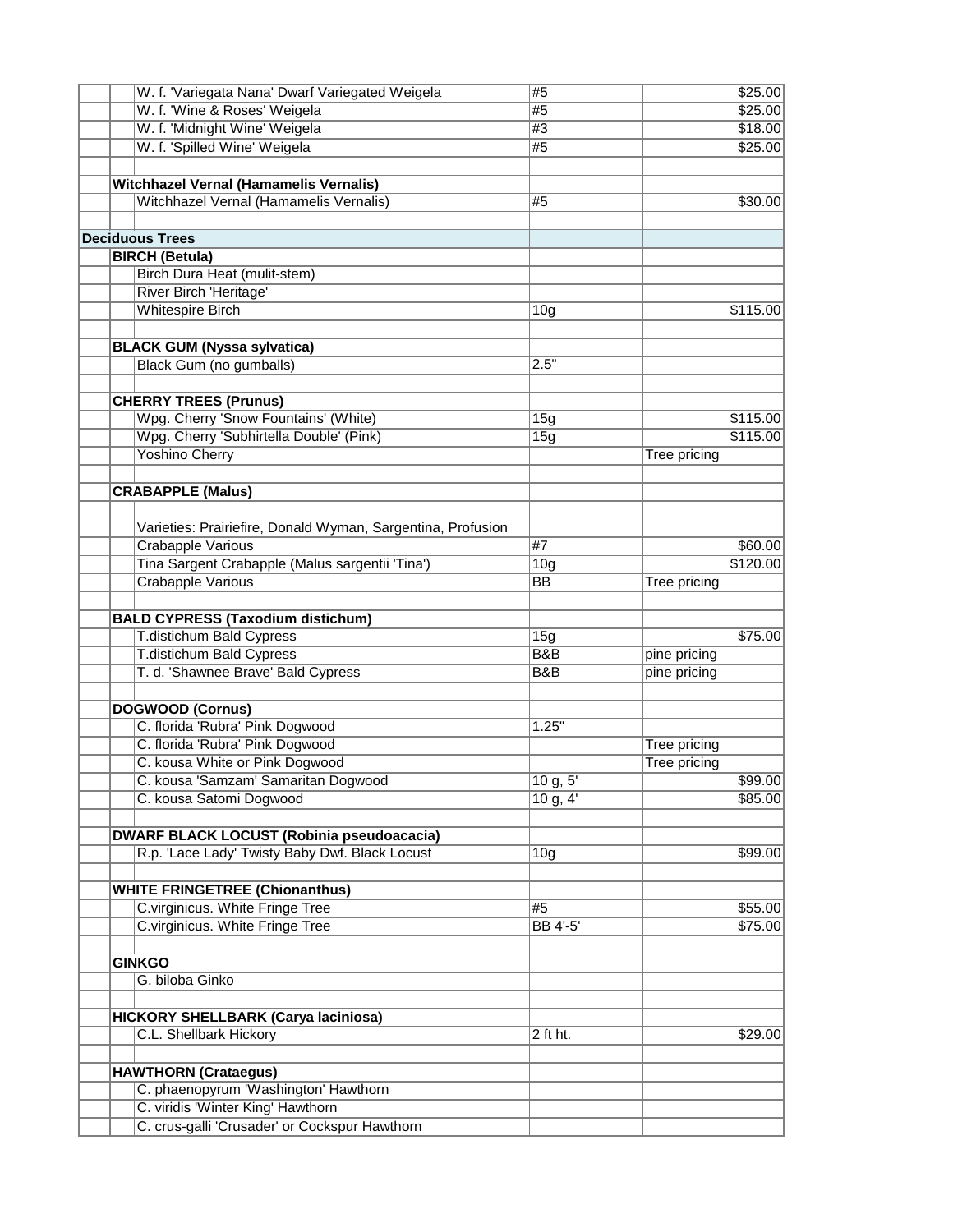| Dwarf Flowering Hawthorn                                 |                    |               |
|----------------------------------------------------------|--------------------|---------------|
|                                                          |                    |               |
| <b>HONEYLOCUST (Gleditsia)</b>                           |                    |               |
| <b>Skyling Honeylocust</b>                               |                    |               |
|                                                          |                    |               |
| <b>LILAC TREE (Syringa reticula)</b>                     |                    |               |
| Japanese Lilac 'Ivory Silk'                              | #7                 | \$99.00       |
| Japanese Lilac 'Ivory Silk'                              | <b>BB</b>          | tree pricing  |
|                                                          |                    |               |
| <b>KOREAN MOUNTAIN ASH (Sorbus Alnifolia)</b>            |                    |               |
| <b>LINDEN (Tilia)</b>                                    |                    |               |
|                                                          |                    |               |
| T.'Greenspire' Littleleaf Linden                         |                    |               |
| T. tomentosa 'Sterling Silver' Linden                    |                    |               |
| <b>MAACKIA (Maackia amurensis)</b>                       |                    |               |
| Maackia Tree                                             |                    |               |
|                                                          |                    |               |
| <b>MAPLES (Acer)</b>                                     |                    |               |
| A. buergerianum 'Trident' Maple                          |                    |               |
| A. griseum 'Paper Bark' Maple                            |                    |               |
| A. platanoides 'Crimson King' Maple                      |                    |               |
| A. platanoides 'Crimson King' Maple                      | 10 <sub>g</sub>    | \$75.00       |
| A. rubrum Red Maple                                      |                    |               |
| A. rubrum 'Brandywine'                                   |                    |               |
| A. rubrum 'October Glory'                                |                    |               |
| A. rubrum 'Red Sunset'                                   |                    |               |
| A. x freemanii 'Autumn Blaze Maple'                      | <b>BB</b>          |               |
| A. x freemanii 'Autumn Blaze Maple'                      | 10 <sub>g</sub>    | caliper price |
| A. x freemanii 'Autumn Blaze Maple'                      |                    | \$65.00       |
| A. saccharum Sugar Maple                                 | 7g                 |               |
|                                                          |                    |               |
| A. saccharum Sugar Maple 'Legacy'                        |                    |               |
| A. truncatum 'Shangtung' Maple                           |                    |               |
| <b>JAPANESE MAPLES (Acer palmatum)</b>                   |                    |               |
| A.p. Japanese Maple 'Bloodgood'                          | 5 g                | \$139.00      |
| A.p. Japanese Maple 'Bloodgood'                          |                    | tree pricing  |
| <b>Greenleaf Japanese Maple</b>                          |                    |               |
| A.p. 'Coral Bark' Jap Maple (Sango Kaku)                 | #10                | 140           |
| A.p. Tamukeyama (upright) Japanese Maple                 | #10                | \$150.00      |
| <b>WEEPING JAPANESE MAPLES (Acer palmatum dissectum)</b> |                    |               |
| A.p.dissectum 'Crimson Queen' Japanese Maple             | $3'$ <sub>bb</sub> | \$139.00      |
| A.p.dissectum 'Crimson Queen' Japanese Maple             | 10g                | \$129.00      |
| A.p.dissectum 'Inaba Shidare' Japanese Maple             | 3 <sub>g</sub>     | \$95.00       |
| A.p.dissectum 'Tamukeyama' Japanese Maple - wpg/ short   | 3g                 | \$95.00       |
| A.p.dissectum 'Tamukeyama' Japanese Maple - wpg/ tall    | 10g                | \$150.00      |
| A.p. dissectum 'Red Dragon' Japanese Maple               | 5 g                | \$129.00      |
|                                                          |                    |               |
| <b>MULBERRY (Morus)</b>                                  |                    |               |
| Weeping Mulberry - M.alba 'Chaparral'                    |                    |               |
|                                                          |                    |               |
| <b>OAK (Quercus)</b><br>Q. acustissima 'Sawtooth Oak'    |                    |               |
| Q. alba 'White Oak'                                      | 15 <sub>g</sub>    | \$95.00       |
| Q. bicolor 'Swamp White Oak'                             | 3 <sub>g</sub>     | \$25.00       |
| Q. bicolor 'Swamp White Oak'                             |                    |               |
| Q. lyrata 'Overcup Oak'                                  | 3 <sub>g</sub>     | \$15.00       |
|                                                          |                    |               |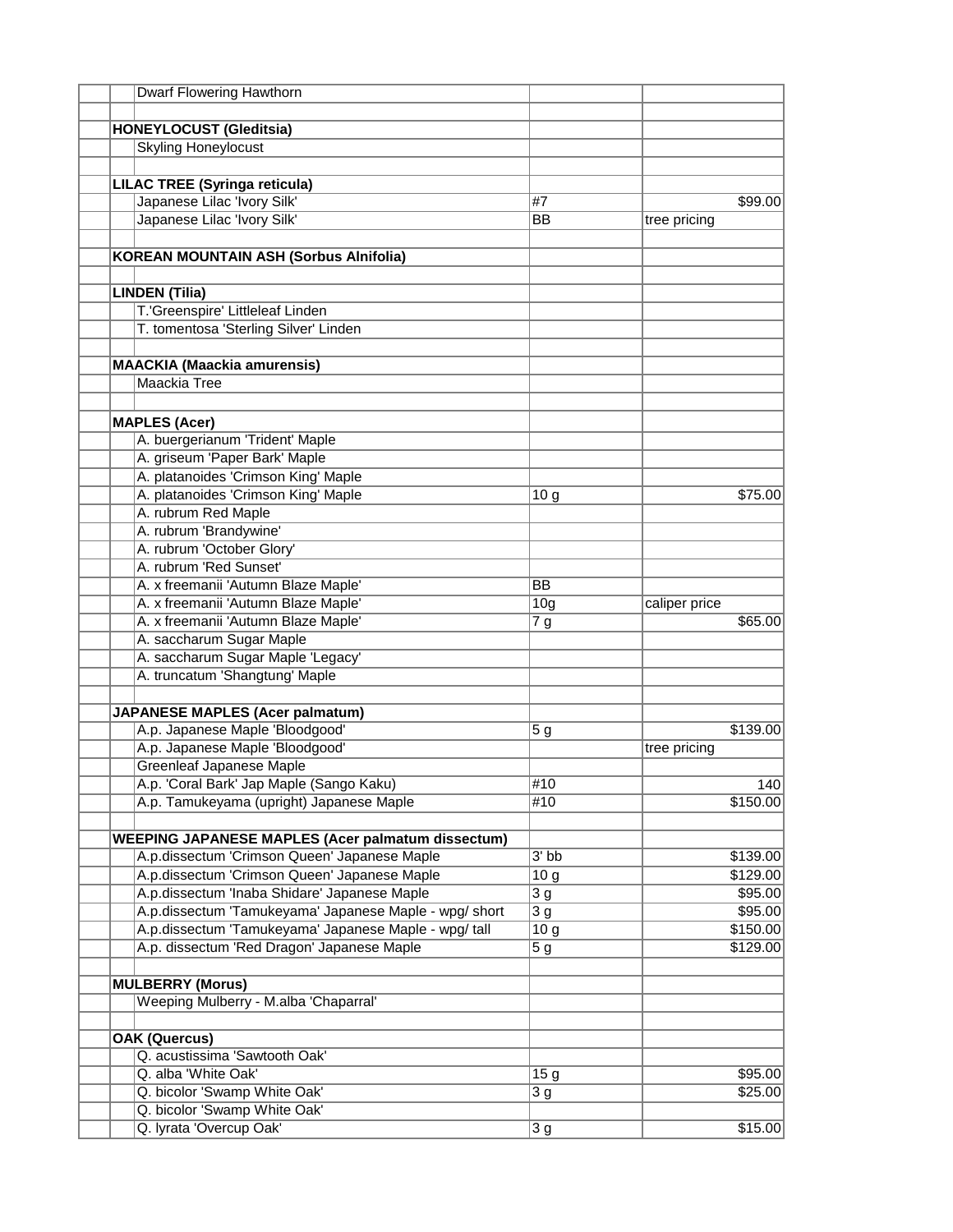|                   | Q. macrocarpa 'Bur Oak'                                         |                     |                 |
|-------------------|-----------------------------------------------------------------|---------------------|-----------------|
|                   | Q. palustris 'Pin Oak'                                          |                     |                 |
|                   | Q. phellos 'Willow Oak'                                         |                     |                 |
|                   | Q. rubra 'Red Oak'                                              |                     |                 |
|                   |                                                                 |                     |                 |
|                   | PERSIAN IRONWOOD (Parrotia persica)                             |                     |                 |
|                   | Leaves are reddish-purple in spring, dark green in summer,      |                     |                 |
|                   | and yellow to orange or scarlet in fall. Early spring small red |                     |                 |
|                   | flower.                                                         |                     |                 |
|                   |                                                                 |                     | See tree prices |
|                   |                                                                 |                     |                 |
|                   | <b>PEAR (Pyrus Calleryana)</b>                                  |                     |                 |
|                   | P.c. Aristocrat Pear                                            |                     |                 |
|                   | P.c. Cleveland Select Pear                                      |                     |                 |
|                   |                                                                 |                     |                 |
|                   | <b>REDBUD (Cercis canadensis)</b>                               |                     |                 |
|                   | Eastern Redbud                                                  |                     |                 |
|                   | <b>Forest Pansy</b>                                             | 15g                 | \$95.00         |
|                   | <b>White Bud</b>                                                |                     |                 |
|                   | Oklahoma Redbud                                                 |                     |                 |
|                   |                                                                 |                     |                 |
|                   | DAWN REDWOOD (Metasequoia glyptostrobiodes)                     |                     |                 |
|                   | Dawn Redwood                                                    | #3 - #5             | \$50.00         |
|                   | Dawn Redwood                                                    | 15 <sub>g</sub>     | \$95.00         |
|                   | Dawn Redwood                                                    |                     |                 |
|                   |                                                                 |                     |                 |
|                   |                                                                 |                     |                 |
|                   | SOURWOOD (Oxydendrum arboreum)                                  |                     |                 |
|                   | Sourwood (also: Lily of the Valley) - white flowers June/July;  |                     |                 |
|                   | fall yel, red, and purple color                                 |                     | see tree prices |
|                   |                                                                 |                     |                 |
|                   | <b>SYCAMORE (Platanus occidentalis)</b>                         |                     |                 |
|                   | American Sycamore                                               |                     |                 |
|                   |                                                                 |                     |                 |
|                   | <b>TULIP (Liriodendron)</b>                                     |                     |                 |
|                   | <b>Tulip Tree or Tulip Poplar</b>                               |                     |                 |
|                   |                                                                 |                     |                 |
|                   | <b>WEEPING WILLOW (Salix)</b>                                   |                     |                 |
|                   | Weeping Willow                                                  |                     |                 |
|                   |                                                                 |                     |                 |
|                   | YELLOWWOOD (Cladrastis Kentukea)                                |                     |                 |
|                   | Yellowwood (Vase shaped, yellow/orage in fall. Clusters of      |                     |                 |
|                   | fragrant white flowers in late spring - early summer)           | see trees           |                 |
|                   |                                                                 |                     |                 |
|                   |                                                                 |                     |                 |
|                   | ZELKOVA (Zelkova Serrata)                                       |                     |                 |
|                   | Z.S. Zelkova                                                    | $\overline{2}$ "    | \$210.00        |
|                   | Z.S. Zelkova                                                    | 2.5"                | \$255.00        |
|                   |                                                                 |                     |                 |
|                   | <b>FRUIT &amp; NUT TREES</b>                                    |                     |                 |
|                   | Apple                                                           | #10                 | \$50.00         |
|                   | Apple                                                           | #10 or #15          | \$50.00         |
|                   | Pear 'Bartlett'                                                 | $5g$ bag            | \$50.00         |
|                   | Pear 'Kieffer'                                                  |                     |                 |
|                   | Pear 'Moon Glow'                                                | $\overline{5g}$ bag | \$50.00         |
|                   | All other fruit & nut trees                                     | #7                  | \$50.00         |
|                   | All other fruit & nut trees                                     | #10                 | \$50.00         |
|                   |                                                                 |                     |                 |
| <b>Perennials</b> |                                                                 |                     |                 |
|                   | <b>AMSONIA ILLUSTRIS</b>                                        |                     |                 |
|                   |                                                                 | #1                  | \$9.00          |
|                   | Shining Blue Star                                               |                     |                 |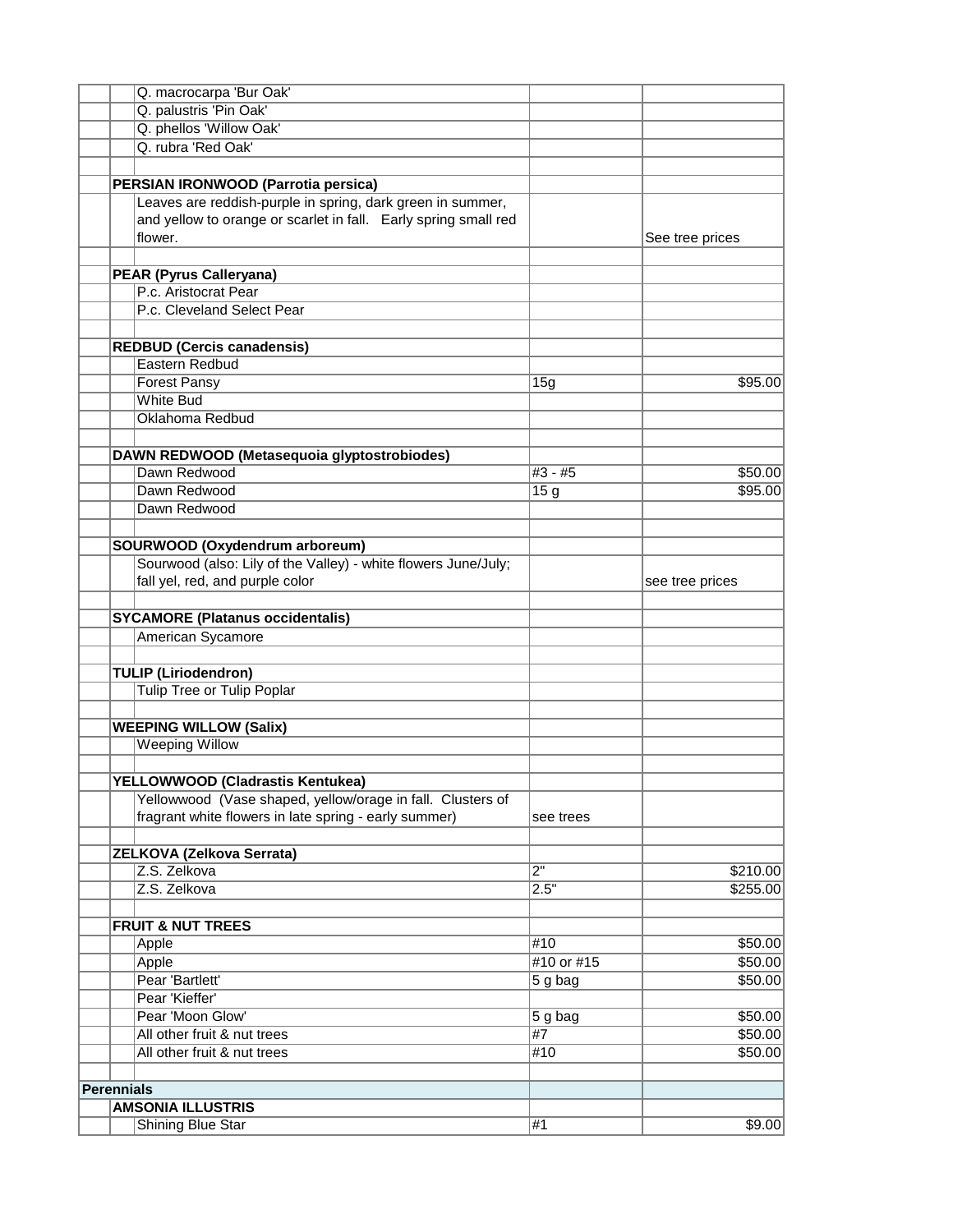|             | <b>ASTER</b>                                     |                |         |
|-------------|--------------------------------------------------|----------------|---------|
|             | Symphyotrichum laeve (Smooth Aster)              | #1             | \$9.00  |
|             |                                                  |                |         |
|             | <b>BAPTISIA</b>                                  |                |         |
|             |                                                  | #1             |         |
|             | <b>Baptisia</b>                                  |                | \$9.00  |
|             |                                                  |                |         |
|             | <b>CATMINT (Nepeta x faassenii)</b>              |                |         |
|             | <b>Walker's Low Catmint</b>                      | #1             | \$9.00  |
|             |                                                  |                |         |
|             | <b>COLUMBINE</b> (Aquilegia)                     |                |         |
|             | Various colors                                   | #1             | \$9.00  |
|             |                                                  |                |         |
|             | <b>DAYLILY (Hemerocallis)</b>                    |                |         |
|             | H. 'Happy Returns' Daylily (Yellow flower)       | #1             | \$9.00  |
|             | H. 'Little Grapette' Daylily (Purple flower)     | $\overline{H}$ | \$9.00  |
|             | H. 'Mini Pearl' Daylily (Peach colored flower)   | #1             | \$9.00  |
|             | H. 'Pardon Me' Daylily (Red flower)              | #1             | \$9.00  |
|             | H. 'Stella D' Oro' Daylily DWARF (Golden flower) | #1             | \$9.00  |
|             | <b>Hyperion Daylily</b>                          | #1             | \$9.00  |
|             | Crimson Pirate (Red)                             | #1             | \$9.00  |
|             | Fairytale (Pink)                                 | #1             | \$9.00  |
|             |                                                  |                | \$9.00  |
|             | Strawberry Candy (Pink/White/Peach)              | #1             |         |
|             | Charles Johnston (Red with Yellow Center)        | #1             | \$9.00  |
|             |                                                  |                |         |
|             | <b>ECHINACEA (Purple Coneflower)</b>             |                |         |
|             | <b>Purple Coneflower</b>                         | #1             | \$9.00  |
|             | PowWow Wild Berry Coneflower                     | #1             | \$9.00  |
|             |                                                  |                |         |
|             | <b>GROUNDCOVERS</b>                              |                |         |
|             | Dianthus Firewitch                               | #1             | \$9.00  |
|             | English Ivy (Hedera helix)                       | #1             | \$9.00  |
|             | Common Periwinkle (Vinca minor)                  |                |         |
|             | Orange Stonecrop (Sedum kamtschaticum)           | #1             | \$9.00  |
|             | Angelina Stonecrop (Sedum repestre)              | $\overline{H}$ | \$9.00  |
|             | Autumn Joy Stonecrop (Sedum 'Autumn Joy')        | #1             | \$9.00  |
|             |                                                  |                |         |
|             | <b>HEUCHERELLA</b>                               |                |         |
|             | <b>Purple Palace</b>                             |                |         |
|             | <b>Bressingham hybrids</b>                       | #1             | \$9.00  |
|             |                                                  |                |         |
|             |                                                  |                |         |
|             | <b>HOSTA</b>                                     |                |         |
|             | Francee'                                         | #1             | \$9.00  |
|             | <b>Mixed Hostas</b>                              | #1             | \$9.00  |
|             | Hosta                                            | #3             | \$12.00 |
|             |                                                  |                |         |
| <b>IRIS</b> |                                                  |                |         |
|             | Iris versicolor                                  | #1             | \$9.00  |
|             |                                                  |                |         |
|             | <b>JUNCUS</b>                                    |                |         |
|             | Juncus effuses (Soft Rush)                       | #1             | \$9.00  |
|             |                                                  |                |         |
|             | <b>LAVENDER</b>                                  |                |         |
|             | Lavandula 'Provence'                             | #1             | \$9.00  |
|             |                                                  |                |         |
|             | LILY OF THE VALLEY (Convallaria majalis)         |                |         |
|             | Lily of the Valley                               | #1             | \$9.00  |
|             |                                                  |                |         |
|             |                                                  |                |         |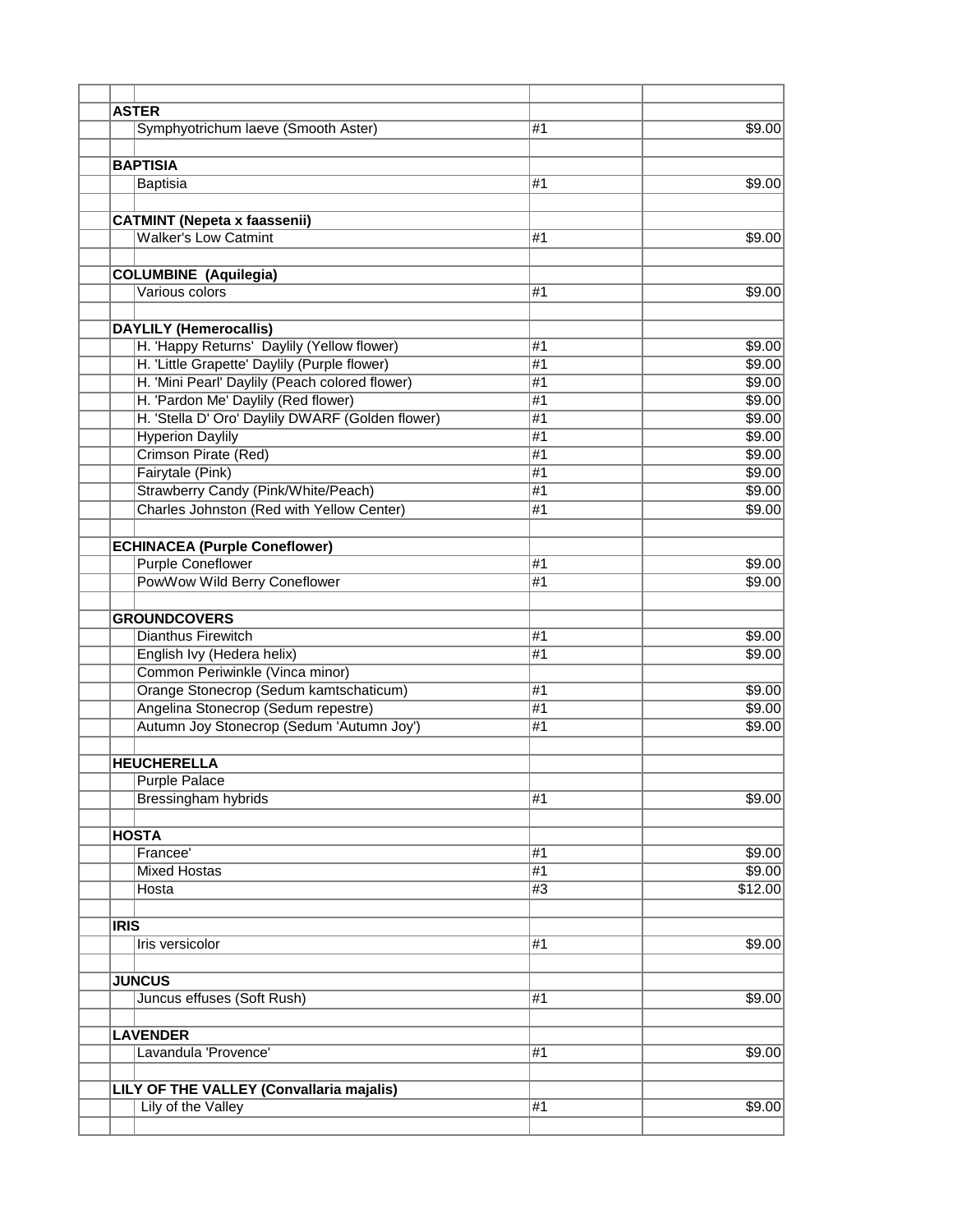|           |             | <b>LIRIOPE MUSCARI</b>                                                                     |                                           |         |
|-----------|-------------|--------------------------------------------------------------------------------------------|-------------------------------------------|---------|
|           |             | L. m. 'Big Blue' Green Liriope                                                             | #1                                        | \$9.00  |
|           |             | L.m. 'Variegata' Variegated Liriope                                                        | #1                                        | \$9.00  |
|           |             |                                                                                            |                                           |         |
|           |             | <b>LOBELIA</b>                                                                             |                                           |         |
|           |             | Lobelia cardinalis (Cardinal Flower) Red                                                   | #1                                        | \$9.00  |
|           |             | Lobelia siphilitica (Blue Lobelia) Blue                                                    | #1                                        | \$9.00  |
|           |             |                                                                                            |                                           |         |
|           |             | <b>MILKWEED (Asclepias)</b>                                                                |                                           |         |
|           |             | Asclepias incarnata (Swamp Milkweed)                                                       | #1                                        | \$9.00  |
|           |             | Asclepias tuberosa (Butterfly Milkweed)                                                    | #1                                        | \$9.00  |
|           |             |                                                                                            |                                           |         |
|           |             | <b>BLACK EYED SUSAN (Rudbeckia)</b>                                                        |                                           |         |
|           |             | Goldstrum black eyed susan                                                                 | #1                                        | \$9.00  |
|           |             |                                                                                            |                                           |         |
|           |             | RUSSIAN SAGE (Perovskia atriplicifolia)                                                    |                                           |         |
|           |             | Russian Sage (3-4' ht and spread)                                                          | #1                                        | \$9.00  |
|           |             |                                                                                            |                                           |         |
|           |             | <b>SALVIA (Salvia nemorosa)</b>                                                            |                                           |         |
|           |             | <b>May Night Salvia</b>                                                                    | #1                                        | \$9.00  |
|           |             |                                                                                            |                                           |         |
|           |             | <b>ORNAMENTAL GRASSES</b>                                                                  |                                           |         |
|           |             | Grasses                                                                                    | #1                                        | \$9.00  |
|           |             | Grasses                                                                                    | #3                                        | \$12.00 |
|           |             | Grasses                                                                                    | #5                                        | \$18.00 |
|           |             | Calamagrostis acutiflora 'Karl Foerster' Grass 3'-5'                                       | #1                                        | \$9.00  |
|           |             | Carex 'Evergold' Sedge Grass (1') Shade                                                    | #1                                        | \$9.00  |
|           |             | Carex flacca 'Blue Zinger'                                                                 | #1                                        | \$9.00  |
|           |             | Carex grayi 'Bur Sedge' (2-3' ht)                                                          | #1                                        | \$9.00  |
|           |             | Carex muskinggumensis 'Palm Sedge' (2-3' ht)                                               | #1                                        | \$9.00  |
|           |             | Carex vulpinoidea 'Fox Sedge'                                                              | #1                                        | \$9.00  |
|           |             | Equisetum hyemale 'Horsetail Reed' ((3-4' ht)                                              | #1                                        | \$9.00  |
|           |             | Miscanthus Purple Flame Grass (3-4')                                                       | #3                                        | \$12.00 |
|           |             | Miscanthus Purple Flame Grass (3-4')                                                       | #5                                        | \$18.00 |
|           |             | Pennisetum 'Hameln' Dwf Fountain Grass (2-3')'                                             | #1                                        | \$9.00  |
|           |             | Pennisetum 'Hameln' Dwf Fountain Grass (2-3')'                                             | #3                                        | \$12.00 |
|           |             | Pennisetum 'Hameln' Dwf Fountain Grass (2-3')'                                             | #5                                        | \$18.00 |
|           |             | Scoparium (Little Blue Stem)                                                               | #1                                        | \$9.00  |
|           |             | Scoparium (Big Blue Stem)                                                                  | $\overline{11}$                           | \$9.00  |
|           |             | Sporobolus heterolepis 'Prairie Dropseed' (2-4' ht)                                        | #1                                        | \$9.00  |
|           |             |                                                                                            |                                           |         |
| Hardscape |             |                                                                                            |                                           |         |
|           |             | Delivery for soil, sand, mulch, rock only                                                  | load                                      | \$45.00 |
|           |             | ~8 scoops on a truckload                                                                   |                                           |         |
|           |             |                                                                                            |                                           |         |
|           |             | <b>SOILS</b>                                                                               |                                           |         |
|           |             | <b>Field Soil Bulk</b>                                                                     | $\overline{\text{CY}}$                    | \$20.00 |
|           |             | <b>Top Soil</b>                                                                            | $\overline{\text{CY}}$                    | \$40.00 |
|           |             | Compost (bulk)                                                                             | $\overline{\text{CY}}$                    |         |
|           |             |                                                                                            |                                           | \$40.00 |
|           |             |                                                                                            |                                           |         |
|           | <b>SAND</b> |                                                                                            |                                           |         |
|           |             | Sand Bulk coarse                                                                           | $\overline{CY}$                           | \$20.00 |
|           |             |                                                                                            |                                           |         |
|           |             | MULCH (1 cu.yd. covers approx. 80sq.ft. 2" thick)<br>Shredded Hardwood Double Ground Mulch |                                           |         |
|           |             |                                                                                            | $\overline{CY}$<br>$\overline{\text{CY}}$ | \$25.00 |
|           |             | Natural wood chip                                                                          | $\overline{\text{CY}}$                    | \$10.00 |
|           |             | Pine Bark                                                                                  |                                           | \$45.00 |
|           |             |                                                                                            |                                           |         |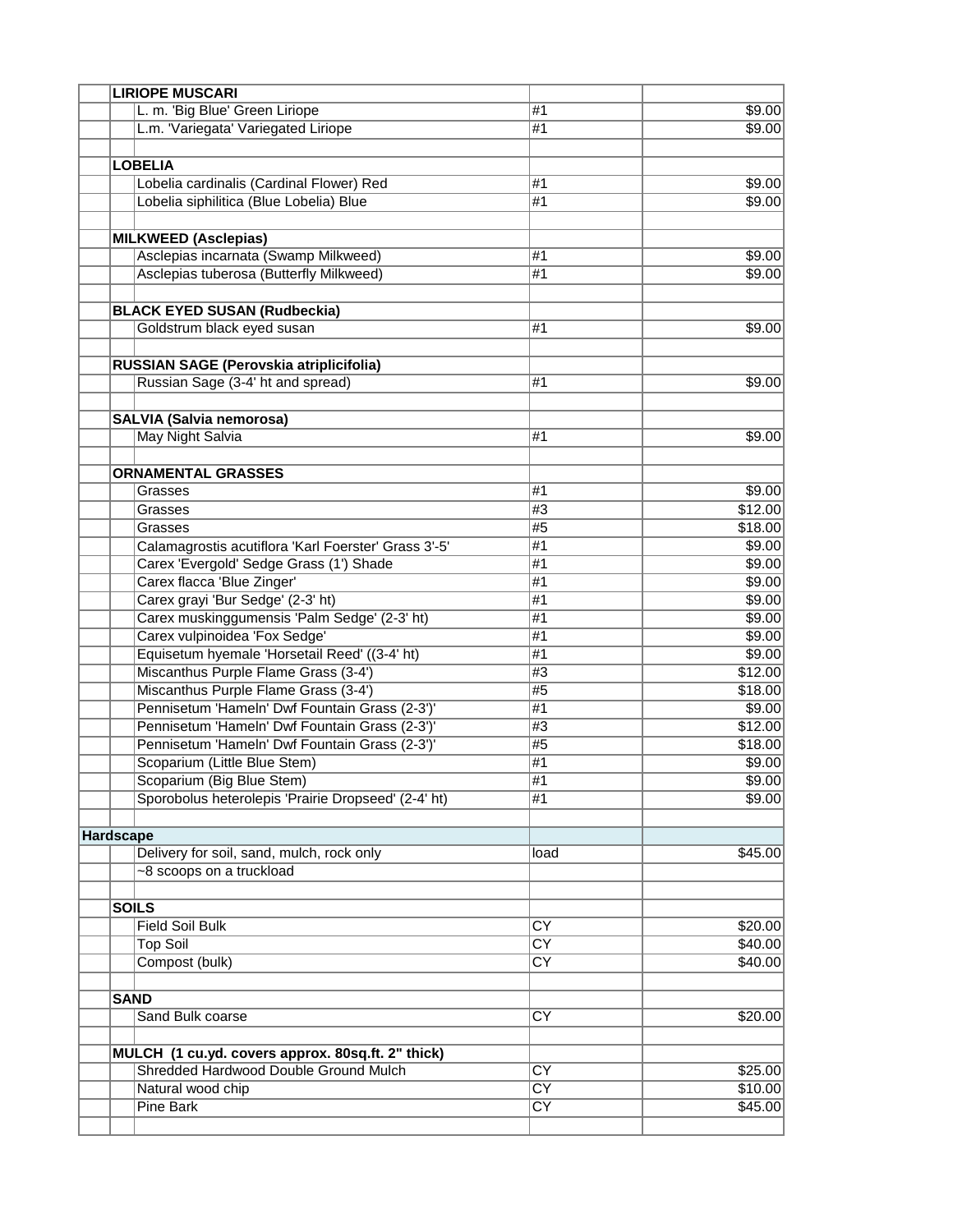| ROCK (1 cu.yd. covers approx. 80sq.ft. 2" thick)              |                                  |          |
|---------------------------------------------------------------|----------------------------------|----------|
| 3/4" Clean Rock - No Limestone dust                           | $\overline{\text{CY}}$           | \$28.00  |
| Grade 8 Rock - Limestone (Fines)                              | $\overline{\text{CY}}$           | \$26.00  |
| Meramec Rock                                                  | $\overline{\text{CY}}$           | \$49.00  |
| Multi Color/ Rock 1.5"-2"                                     | $\overline{\text{CY}}$           | \$63.00  |
| Pea Gravel                                                    | $\overline{\text{c}^{\text{Y}}}$ | \$42.00  |
| Rip Rap 4-6"                                                  | $\overline{\text{CY}}$           | \$40.00  |
| <b>Trap Rock</b>                                              | $\overline{\text{CY}}$           |          |
|                                                               |                                  |          |
| <b>EDGING (custom order)</b>                                  |                                  |          |
| Diamond - Lock L Shaped 15' Edging                            | 15'                              | \$24.99  |
| <b>Steel Edging</b>                                           | 10'                              | \$25.99  |
| Aluminum Edging                                               | 16'                              | \$49.99  |
|                                                               |                                  |          |
| <b>WEED BARRIER</b>                                           |                                  |          |
| Felt and woven DeWitt weed barrier                            | 6' roll                          | \$230.00 |
| Felt and woven DeWitt weed barrier                            | per lineal ft.                   | \$1.00   |
|                                                               |                                  |          |
| <b>Staples</b>                                                | Each                             | \$0.10   |
| Burlap (non-treated)                                          | $5'$ roll                        | \$250.00 |
|                                                               |                                  |          |
| <b>MISCELLANEOUS</b>                                          |                                  |          |
| Tree stake T-posts                                            | Each                             | \$6.00   |
| Tree Staking only if done with tree planting                  | 3 stakes                         | \$40.00  |
| Tree Staking only if done with tree planting                  | 4 stakes                         | \$50.00  |
|                                                               |                                  |          |
| POTS (Inquire on quantity discount of 50 or more)             |                                  |          |
| Seed starting trays                                           |                                  | \$2.00   |
| <b>Used Pots</b>                                              | #1                               | \$0.50   |
| <b>Used Pots</b>                                              | #2                               | \$1.00   |
| <b>Used Pots</b>                                              | #3                               | \$3.00   |
| <b>Used Pots</b>                                              | #5                               | \$5.00   |
|                                                               | #7                               |          |
| <b>Used Pots</b>                                              |                                  | \$8.00   |
| <b>Used Pots</b>                                              | #10                              | \$12.00  |
| <b>Used Pots</b>                                              | #15                              | \$15.00  |
| 6" decorative clay-look pot                                   | $\overline{6"}$                  | \$5.00   |
| 12" decorative clay-look pot                                  | $\overline{12}$                  | \$10.00  |
|                                                               |                                  |          |
| <b>PAVERS</b>                                                 |                                  |          |
|                                                               |                                  |          |
| Holland Stone (Mission I) Hessit 4.8 per sq.ft. for sidewalks | 4x8"                             | \$0.71   |
| <b>Garden Stone Block</b>                                     |                                  |          |
|                                                               |                                  |          |
| <b>Boulders-Cobblestone-Flagstone</b>                         |                                  |          |
| <b>Boulders</b>                                               |                                  |          |
| <b>Weathered Limestone Boulders</b>                           | per lb.                          | \$0.18   |
|                                                               |                                  |          |
| <b>Cobblestone</b>                                            |                                  |          |
| Grand Canyon Cobblers (#515 Semco)                            | per lb.                          | \$0.23   |
|                                                               |                                  |          |
| <b>Stepper &amp; Flagstone</b>                                |                                  |          |
| Natural FLAGSTONE (1 Ton covers approx. 20' face wall 1'      |                                  |          |
| tall)                                                         | per lb.                          | \$0.20   |
| <b>Step Boulders</b>                                          |                                  |          |
|                                                               |                                  |          |
| Large Step Boulder - multi-color (36"l x 16"d x 5-8"ht)       | per pc.                          | \$75.00  |
|                                                               |                                  |          |
| <b>SOD</b>                                                    |                                  |          |
|                                                               |                                  |          |